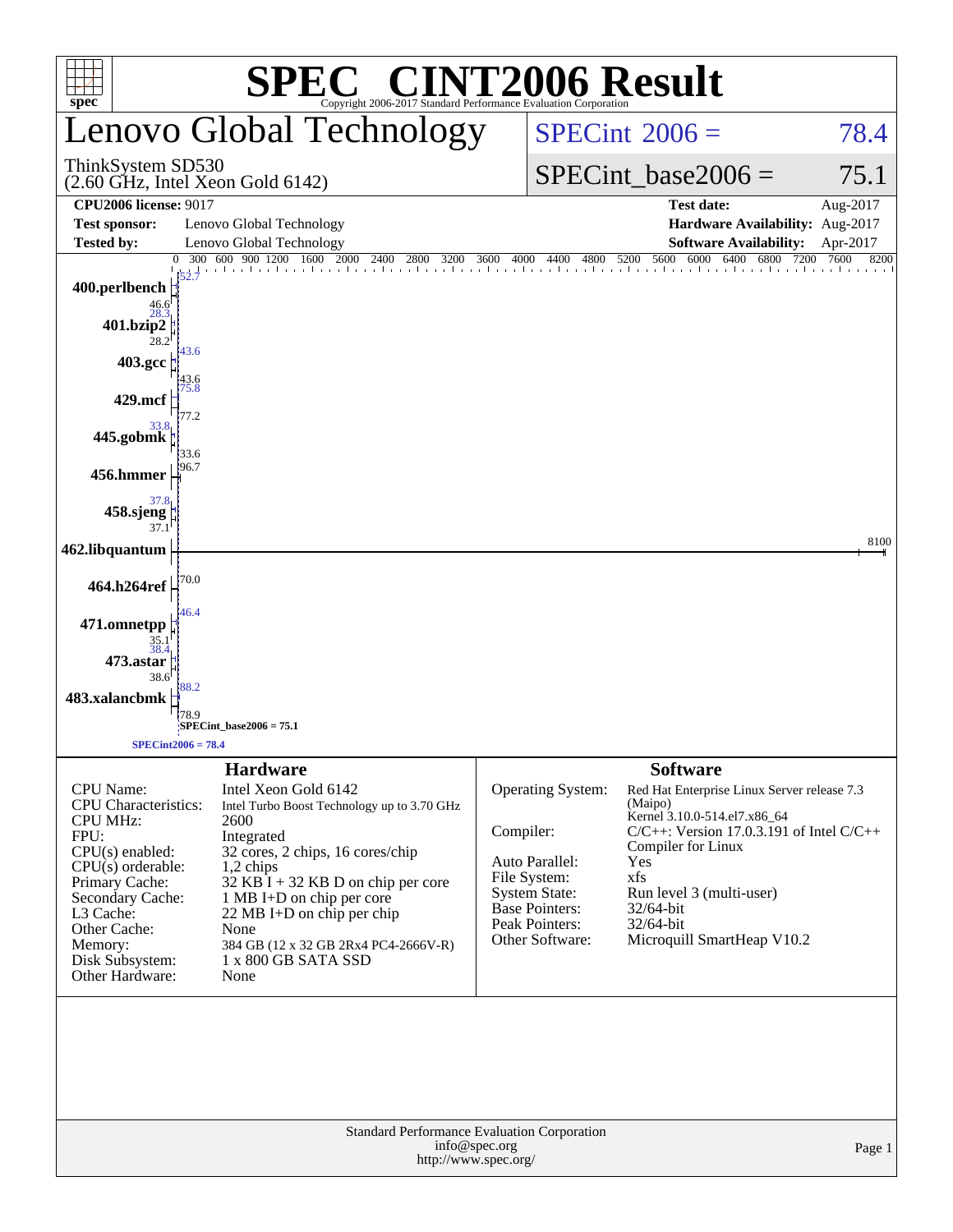

### enovo Global Technology

#### ThinkSystem SD530

(2.60 GHz, Intel Xeon Gold 6142)

 $SPECint2006 = 78.4$  $SPECint2006 = 78.4$ 

#### SPECint base2006 =  $75.1$

**[Test sponsor:](http://www.spec.org/auto/cpu2006/Docs/result-fields.html#Testsponsor)** Lenovo Global Technology **[Hardware Availability:](http://www.spec.org/auto/cpu2006/Docs/result-fields.html#HardwareAvailability)** Aug-2017

**[CPU2006 license:](http://www.spec.org/auto/cpu2006/Docs/result-fields.html#CPU2006license)** 9017 **[Test date:](http://www.spec.org/auto/cpu2006/Docs/result-fields.html#Testdate)** Aug-2017 **[Tested by:](http://www.spec.org/auto/cpu2006/Docs/result-fields.html#Testedby)** Lenovo Global Technology **[Software Availability:](http://www.spec.org/auto/cpu2006/Docs/result-fields.html#SoftwareAvailability)** Apr-2017

#### **[Results Table](http://www.spec.org/auto/cpu2006/Docs/result-fields.html#ResultsTable)**

|                                                                                                          | <b>Base</b>    |              |                |              |                |       | <b>Peak</b>    |              |                |              |                |              |
|----------------------------------------------------------------------------------------------------------|----------------|--------------|----------------|--------------|----------------|-------|----------------|--------------|----------------|--------------|----------------|--------------|
| <b>Benchmark</b>                                                                                         | <b>Seconds</b> | <b>Ratio</b> | <b>Seconds</b> | <b>Ratio</b> | <b>Seconds</b> | Ratio | <b>Seconds</b> | <b>Ratio</b> | <b>Seconds</b> | <b>Ratio</b> | <b>Seconds</b> | <b>Ratio</b> |
| 400.perlbench                                                                                            | 209            | 46.8         | 210            | 46.5         | 209            | 46.6  | 186            | 52.6         | 186            | 52.7         | 185            | 52.7         |
| 401.bzip2                                                                                                | 342            | 28.2         | 342            | 28.2         | 341            | 28.3  | 341            | 28.3         | 341            | 28.3         | 341            | 28.3         |
| $403.\text{gcc}$                                                                                         | 185            | 43.6         | 185            | 43.6         | 185            | 43.5  | 185            | 43.6         | 185            | 43.6         | 185            | 43.6         |
| $429$ .mcf                                                                                               | 118            | 77.3         | 118            | 77.2         | 119            | 76.8  | 118            | 77.4         | 121            | 75.1         | <b>120</b>     | 75.8         |
| $445$ .gobmk                                                                                             | 313            | 33.5         | 313            | 33.6         | 312            | 33.6  | 311            | 33.8         | 311            | 33.8         | 311            | 33.8         |
| $456.$ hmmer                                                                                             | 96.5           | 96.7         | 96.6           | 96.6         | 96.5           | 96.7  | 96.5           | 96.7         | 96.6           | 96.6         | 96.5           | 96.7         |
| $458$ .sjeng                                                                                             | 326            | 37.1         | 326            | 37.1         | 326            | 37.1  | 320            | 37.8         | 320            | 37.8         | 320            | 37.8         |
| 462.libquantum                                                                                           | 2.55           | 8110         | 2.56           | 8100         | 2.65           | 7810  | 2.55           | 8110         | 2.56           | 8100         | 2.65           | 7810         |
| 464.h264ref                                                                                              | 316            | 70.0         | 315            | 70.1         | 317            | 69.7  | 316            | 70.0         | 315            | 70.1         | 317            | 69.7         |
| 471.omnetpp                                                                                              | 181            | 34.6         | 178            | 35.1         | 178            | 35.2  | 135            | 46.3         | 135            | 46.4         | 134            | 46.5         |
| $473$ . astar                                                                                            | 182            | 38.6         | 182            | 38.6         | 182            | 38.6  | 183            | 38.4         | 183            | 38.4         | 182            | 38.5         |
| 483.xalancbmk                                                                                            | 88.8           | 77.7         | 87.5           | 78.9         | 87.5           | 78.9  | 78.2           | 88.2         | 78.3           | 88.1         | 77.9           | 88.6         |
| Results appear in the order in which they were run. Bold underlined text indicates a median measurement. |                |              |                |              |                |       |                |              |                |              |                |              |

#### **[Submit Notes](http://www.spec.org/auto/cpu2006/Docs/result-fields.html#SubmitNotes)**

The config file option 'submit' was used.

#### **[Operating System Notes](http://www.spec.org/auto/cpu2006/Docs/result-fields.html#OperatingSystemNotes)**

Stack size set to unlimited using "ulimit -s unlimited"

#### **[Platform Notes](http://www.spec.org/auto/cpu2006/Docs/result-fields.html#PlatformNotes)**

BIOS Configuration: Choose Operating Mode set to Maximum Performance LLC dead line alloc set to Disable Hyper-Threading set to Disable Sysinfo program /home/cpu2006-1.2-ic17.0u3/config/sysinfo.rev6993 Revision 6993 of 2015-11-06 (b5e8d4b4eb51ed28d7f98696cbe290c1) running on Stark-node-02 Tue Aug 8 01:44:34 2017

 This section contains SUT (System Under Test) info as seen by some common utilities. To remove or add to this section, see: <http://www.spec.org/cpu2006/Docs/config.html#sysinfo>

 From /proc/cpuinfo model name : Intel(R) Xeon(R) Gold 6142 CPU @ 2.60GHz 2 "physical id"s (chips) 32 "processors" cores, siblings (Caution: counting these is hw and system dependent. The following excerpts from /proc/cpuinfo might not be reliable. Use with caution.)

Continued on next page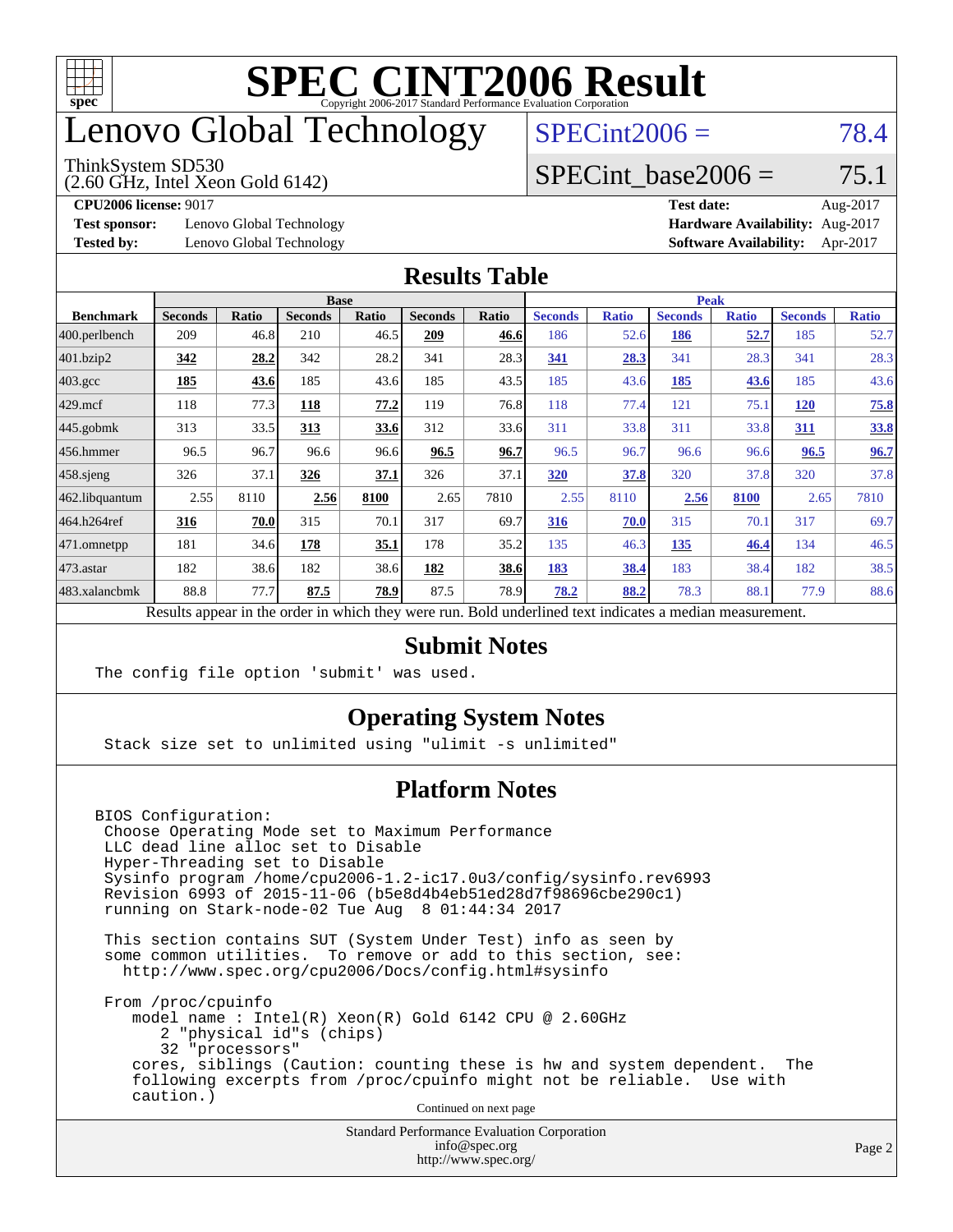

### enovo Global Technology

 $SPECint2006 = 78.4$  $SPECint2006 = 78.4$ 

(2.60 GHz, Intel Xeon Gold 6142) ThinkSystem SD530

SPECint base2006 =  $75.1$ 

**[Test sponsor:](http://www.spec.org/auto/cpu2006/Docs/result-fields.html#Testsponsor)** Lenovo Global Technology **[Hardware Availability:](http://www.spec.org/auto/cpu2006/Docs/result-fields.html#HardwareAvailability)** Aug-2017 **[Tested by:](http://www.spec.org/auto/cpu2006/Docs/result-fields.html#Testedby)** Lenovo Global Technology **[Software Availability:](http://www.spec.org/auto/cpu2006/Docs/result-fields.html#SoftwareAvailability)** Apr-2017

**[CPU2006 license:](http://www.spec.org/auto/cpu2006/Docs/result-fields.html#CPU2006license)** 9017 **[Test date:](http://www.spec.org/auto/cpu2006/Docs/result-fields.html#Testdate)** Aug-2017

#### **[Platform Notes \(Continued\)](http://www.spec.org/auto/cpu2006/Docs/result-fields.html#PlatformNotes)**

Standard Performance Evaluation Corporation [info@spec.org](mailto:info@spec.org) cpu cores : 16 siblings : 16 physical 0: cores 0 1 2 3 4 5 6 7 8 9 10 11 12 13 14 15 physical 1: cores 0 1 2 3 4 5 6 7 8 9 10 11 12 13 14 15 cache size : 22528 KB From /proc/meminfo MemTotal: 395751076 kB HugePages\_Total: 0<br>Hugepagesize: 2048 kB Hugepagesize: From /etc/\*release\* /etc/\*version\* os-release: NAME="Red Hat Enterprise Linux Server" VERSION="7.3 (Maipo)" ID="rhel" ID\_LIKE="fedora" VERSION\_ID="7.3" PRETTY\_NAME="Red Hat Enterprise Linux Server 7.3 (Maipo)" ANSI\_COLOR="0;31" CPE\_NAME="cpe:/o:redhat:enterprise\_linux:7.3:GA:server" redhat-release: Red Hat Enterprise Linux Server release 7.3 (Maipo) system-release: Red Hat Enterprise Linux Server release 7.3 (Maipo) system-release-cpe: cpe:/o:redhat:enterprise\_linux:7.3:ga:server uname -a: Linux Stark-node-02 3.10.0-514.el7.x86\_64 #1 SMP Wed Oct 19 11:24:13 EDT 2016 x86\_64 x86\_64 x86\_64 GNU/Linux run-level 3 Aug 8 01:38 SPEC is set to: /home/cpu2006-1.2-ic17.0u3 Filesystem Type Size Used Avail Use% Mounted on /dev/sda4 xfs 688G 27G 662G 4% /home Additional information from dmidecode: Warning: Use caution when you interpret this section. The 'dmidecode' program reads system data which is "intended to allow hardware to be accurately determined", but the intent may not be met, as there are frequent changes to hardware, firmware, and the "DMTF SMBIOS" standard. BIOS Lenovo -[TEE113D-1.00]- 05/19/2017 Memory: 4x NO DIMM NO DIMM 12x Samsung M393A4K40BB2-CTD 32 GB 2 rank 2666 MHz (End of data from sysinfo program)

<http://www.spec.org/>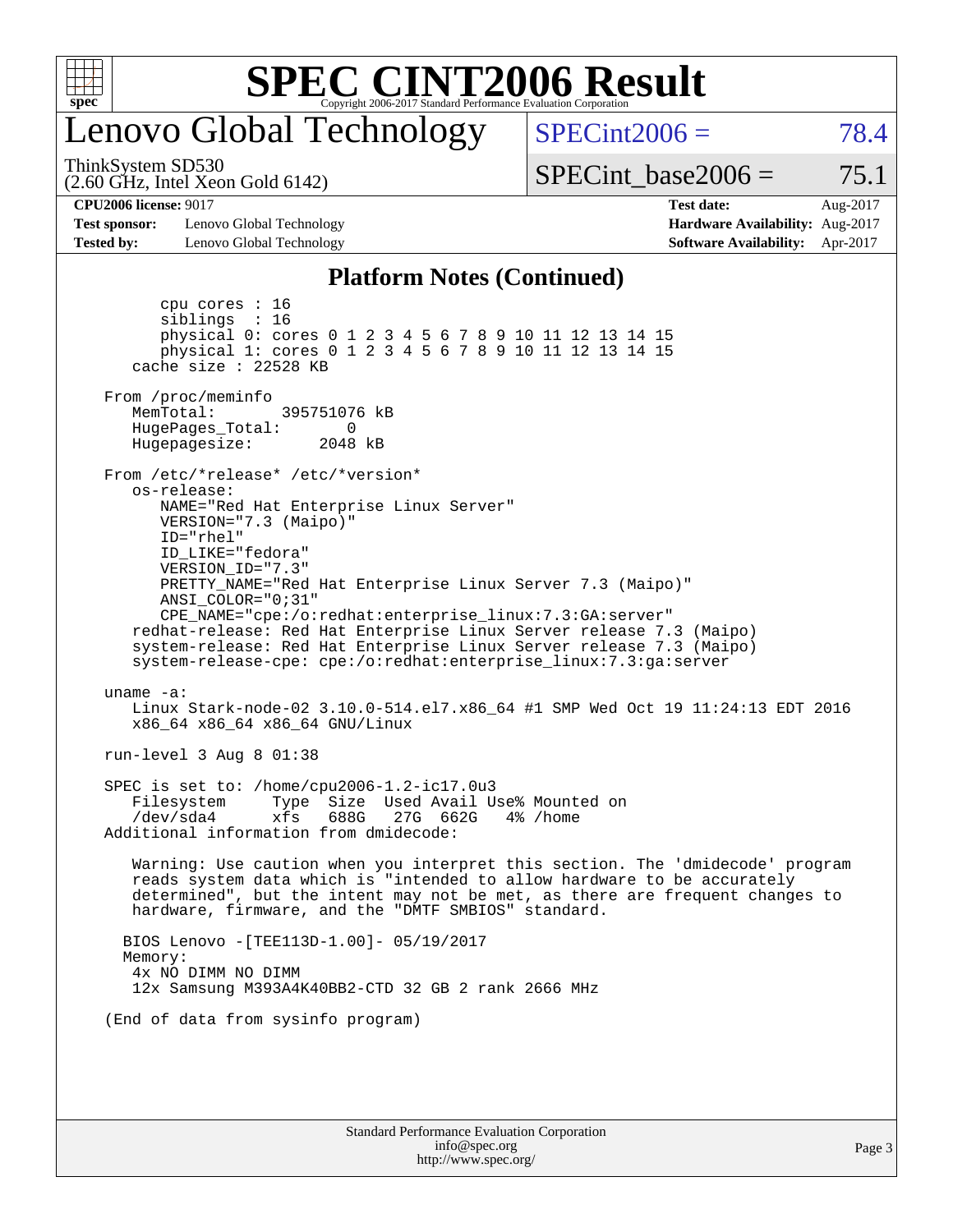

### enovo Global Technology

 $SPECint2006 = 78.4$  $SPECint2006 = 78.4$ 

(2.60 GHz, Intel Xeon Gold 6142) ThinkSystem SD530

SPECint base2006 =  $75.1$ 

**[Test sponsor:](http://www.spec.org/auto/cpu2006/Docs/result-fields.html#Testsponsor)** Lenovo Global Technology **[Hardware Availability:](http://www.spec.org/auto/cpu2006/Docs/result-fields.html#HardwareAvailability)** Aug-2017 **[Tested by:](http://www.spec.org/auto/cpu2006/Docs/result-fields.html#Testedby)** Lenovo Global Technology **[Software Availability:](http://www.spec.org/auto/cpu2006/Docs/result-fields.html#SoftwareAvailability)** Apr-2017

**[CPU2006 license:](http://www.spec.org/auto/cpu2006/Docs/result-fields.html#CPU2006license)** 9017 **[Test date:](http://www.spec.org/auto/cpu2006/Docs/result-fields.html#Testdate)** Aug-2017

#### **[General Notes](http://www.spec.org/auto/cpu2006/Docs/result-fields.html#GeneralNotes)**

Environment variables set by runspec before the start of the run: KMP AFFINITY = "granularity=fine, compact,  $0,3$ " LD\_LIBRARY\_PATH = "/home/cpu2006-1.2-ic17.0u3/lib/ia32:/home/cpu2006-1.2-ic17.0u3/lib/intel64:/home/cpu2006-1.2-ic17.0u3/sh10.2" OMP\_NUM\_THREADS = "32"

 Binaries compiled on a system with 1x Intel Core i7-4790 CPU + 32GB RAM memory using Redhat Enterprise Linux 7.2 Transparent Huge Pages enabled by default. Filesystem page cache cleared with: shell invocation of 'sync; echo 3 > /proc/sys/vm/drop\_caches' prior to run

#### **[Base Compiler Invocation](http://www.spec.org/auto/cpu2006/Docs/result-fields.html#BaseCompilerInvocation)**

[C benchmarks](http://www.spec.org/auto/cpu2006/Docs/result-fields.html#Cbenchmarks): [icc -m64](http://www.spec.org/cpu2006/results/res2017q4/cpu2006-20170918-49663.flags.html#user_CCbase_intel_icc_64bit_bda6cc9af1fdbb0edc3795bac97ada53)

[C++ benchmarks:](http://www.spec.org/auto/cpu2006/Docs/result-fields.html#CXXbenchmarks) [icpc -m64](http://www.spec.org/cpu2006/results/res2017q4/cpu2006-20170918-49663.flags.html#user_CXXbase_intel_icpc_64bit_fc66a5337ce925472a5c54ad6a0de310)

#### **[Base Portability Flags](http://www.spec.org/auto/cpu2006/Docs/result-fields.html#BasePortabilityFlags)**

 400.perlbench: [-DSPEC\\_CPU\\_LP64](http://www.spec.org/cpu2006/results/res2017q4/cpu2006-20170918-49663.flags.html#b400.perlbench_basePORTABILITY_DSPEC_CPU_LP64) [-DSPEC\\_CPU\\_LINUX\\_X64](http://www.spec.org/cpu2006/results/res2017q4/cpu2006-20170918-49663.flags.html#b400.perlbench_baseCPORTABILITY_DSPEC_CPU_LINUX_X64) 401.bzip2: [-DSPEC\\_CPU\\_LP64](http://www.spec.org/cpu2006/results/res2017q4/cpu2006-20170918-49663.flags.html#suite_basePORTABILITY401_bzip2_DSPEC_CPU_LP64) 403.gcc: [-DSPEC\\_CPU\\_LP64](http://www.spec.org/cpu2006/results/res2017q4/cpu2006-20170918-49663.flags.html#suite_basePORTABILITY403_gcc_DSPEC_CPU_LP64) 429.mcf: [-DSPEC\\_CPU\\_LP64](http://www.spec.org/cpu2006/results/res2017q4/cpu2006-20170918-49663.flags.html#suite_basePORTABILITY429_mcf_DSPEC_CPU_LP64) 445.gobmk: [-DSPEC\\_CPU\\_LP64](http://www.spec.org/cpu2006/results/res2017q4/cpu2006-20170918-49663.flags.html#suite_basePORTABILITY445_gobmk_DSPEC_CPU_LP64) 456.hmmer: [-DSPEC\\_CPU\\_LP64](http://www.spec.org/cpu2006/results/res2017q4/cpu2006-20170918-49663.flags.html#suite_basePORTABILITY456_hmmer_DSPEC_CPU_LP64) 458.sjeng: [-DSPEC\\_CPU\\_LP64](http://www.spec.org/cpu2006/results/res2017q4/cpu2006-20170918-49663.flags.html#suite_basePORTABILITY458_sjeng_DSPEC_CPU_LP64) 462.libquantum: [-DSPEC\\_CPU\\_LP64](http://www.spec.org/cpu2006/results/res2017q4/cpu2006-20170918-49663.flags.html#suite_basePORTABILITY462_libquantum_DSPEC_CPU_LP64) [-DSPEC\\_CPU\\_LINUX](http://www.spec.org/cpu2006/results/res2017q4/cpu2006-20170918-49663.flags.html#b462.libquantum_baseCPORTABILITY_DSPEC_CPU_LINUX) 464.h264ref: [-DSPEC\\_CPU\\_LP64](http://www.spec.org/cpu2006/results/res2017q4/cpu2006-20170918-49663.flags.html#suite_basePORTABILITY464_h264ref_DSPEC_CPU_LP64) 471.omnetpp: [-DSPEC\\_CPU\\_LP64](http://www.spec.org/cpu2006/results/res2017q4/cpu2006-20170918-49663.flags.html#suite_basePORTABILITY471_omnetpp_DSPEC_CPU_LP64) 473.astar: [-DSPEC\\_CPU\\_LP64](http://www.spec.org/cpu2006/results/res2017q4/cpu2006-20170918-49663.flags.html#suite_basePORTABILITY473_astar_DSPEC_CPU_LP64) 483.xalancbmk: [-DSPEC\\_CPU\\_LP64](http://www.spec.org/cpu2006/results/res2017q4/cpu2006-20170918-49663.flags.html#suite_basePORTABILITY483_xalancbmk_DSPEC_CPU_LP64) [-DSPEC\\_CPU\\_LINUX](http://www.spec.org/cpu2006/results/res2017q4/cpu2006-20170918-49663.flags.html#b483.xalancbmk_baseCXXPORTABILITY_DSPEC_CPU_LINUX)

#### **[Base Optimization Flags](http://www.spec.org/auto/cpu2006/Docs/result-fields.html#BaseOptimizationFlags)**

[C benchmarks](http://www.spec.org/auto/cpu2006/Docs/result-fields.html#Cbenchmarks):

[-xCORE-AVX2](http://www.spec.org/cpu2006/results/res2017q4/cpu2006-20170918-49663.flags.html#user_CCbase_f-xCORE-AVX2) [-ipo](http://www.spec.org/cpu2006/results/res2017q4/cpu2006-20170918-49663.flags.html#user_CCbase_f-ipo) [-O3](http://www.spec.org/cpu2006/results/res2017q4/cpu2006-20170918-49663.flags.html#user_CCbase_f-O3) [-no-prec-div](http://www.spec.org/cpu2006/results/res2017q4/cpu2006-20170918-49663.flags.html#user_CCbase_f-no-prec-div) [-parallel](http://www.spec.org/cpu2006/results/res2017q4/cpu2006-20170918-49663.flags.html#user_CCbase_f-parallel) [-qopt-prefetch](http://www.spec.org/cpu2006/results/res2017q4/cpu2006-20170918-49663.flags.html#user_CCbase_f-qopt-prefetch) [-auto-p32](http://www.spec.org/cpu2006/results/res2017q4/cpu2006-20170918-49663.flags.html#user_CCbase_f-auto-p32)

[C++ benchmarks:](http://www.spec.org/auto/cpu2006/Docs/result-fields.html#CXXbenchmarks)

[-xCORE-AVX2](http://www.spec.org/cpu2006/results/res2017q4/cpu2006-20170918-49663.flags.html#user_CXXbase_f-xCORE-AVX2) [-ipo](http://www.spec.org/cpu2006/results/res2017q4/cpu2006-20170918-49663.flags.html#user_CXXbase_f-ipo) [-O3](http://www.spec.org/cpu2006/results/res2017q4/cpu2006-20170918-49663.flags.html#user_CXXbase_f-O3) [-no-prec-div](http://www.spec.org/cpu2006/results/res2017q4/cpu2006-20170918-49663.flags.html#user_CXXbase_f-no-prec-div) [-qopt-prefetch](http://www.spec.org/cpu2006/results/res2017q4/cpu2006-20170918-49663.flags.html#user_CXXbase_f-qopt-prefetch) [-auto-p32](http://www.spec.org/cpu2006/results/res2017q4/cpu2006-20170918-49663.flags.html#user_CXXbase_f-auto-p32) [-Wl,-z,muldefs](http://www.spec.org/cpu2006/results/res2017q4/cpu2006-20170918-49663.flags.html#user_CXXbase_link_force_multiple1_74079c344b956b9658436fd1b6dd3a8a) [-L/sh10.2 -lsmartheap64](http://www.spec.org/cpu2006/results/res2017q4/cpu2006-20170918-49663.flags.html#user_CXXbase_SmartHeap64_63911d860fc08c15fa1d5bf319b9d8d5)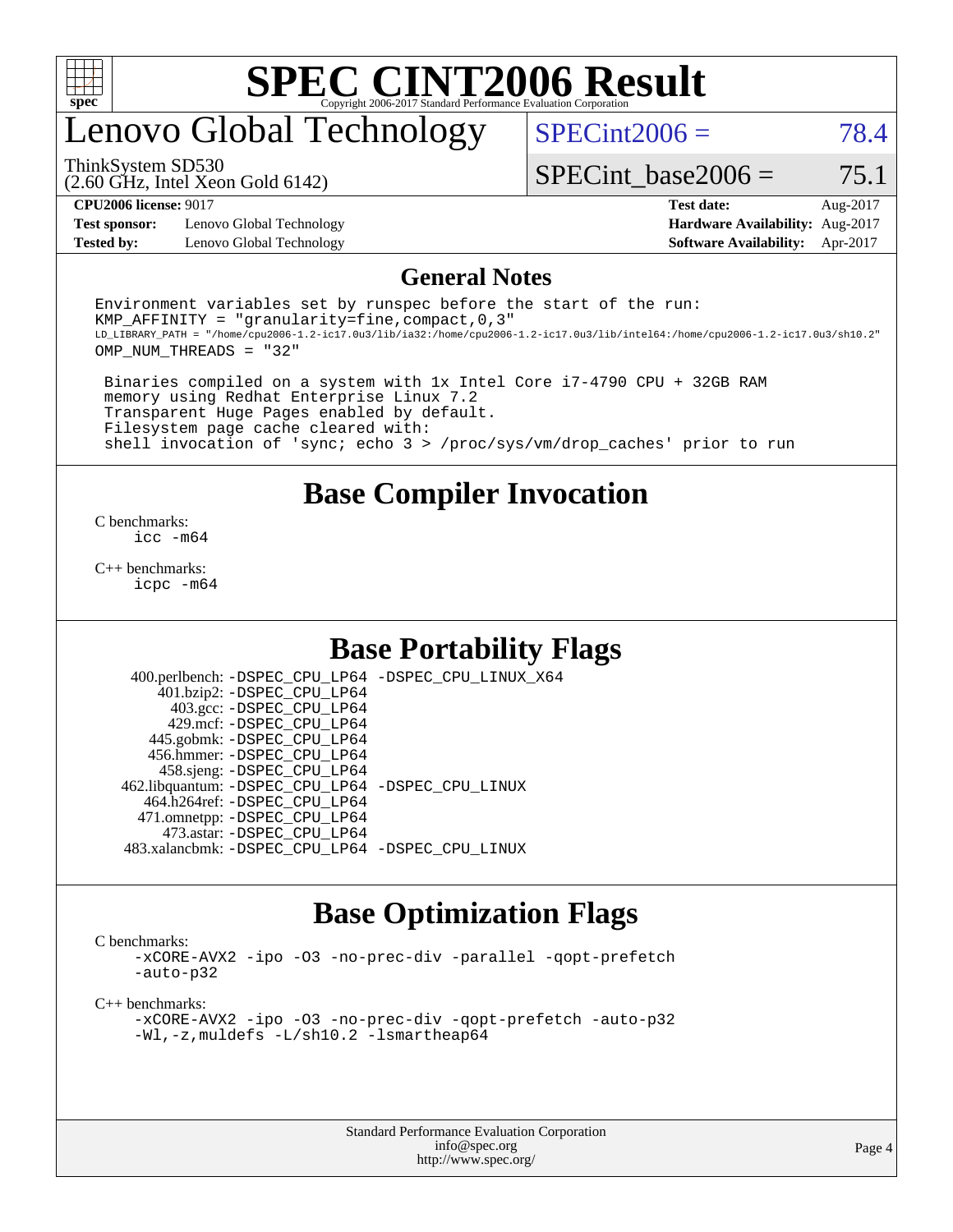

# enovo Global Technology

ThinkSystem SD530

 $SPECint2006 = 78.4$  $SPECint2006 = 78.4$ 

(2.60 GHz, Intel Xeon Gold 6142)

SPECint base2006 =  $75.1$ 

**[Test sponsor:](http://www.spec.org/auto/cpu2006/Docs/result-fields.html#Testsponsor)** Lenovo Global Technology **[Hardware Availability:](http://www.spec.org/auto/cpu2006/Docs/result-fields.html#HardwareAvailability)** Aug-2017 **[Tested by:](http://www.spec.org/auto/cpu2006/Docs/result-fields.html#Testedby)** Lenovo Global Technology **[Software Availability:](http://www.spec.org/auto/cpu2006/Docs/result-fields.html#SoftwareAvailability)** Apr-2017

**[CPU2006 license:](http://www.spec.org/auto/cpu2006/Docs/result-fields.html#CPU2006license)** 9017 **[Test date:](http://www.spec.org/auto/cpu2006/Docs/result-fields.html#Testdate)** Aug-2017

#### **[Base Other Flags](http://www.spec.org/auto/cpu2006/Docs/result-fields.html#BaseOtherFlags)**

[C benchmarks](http://www.spec.org/auto/cpu2006/Docs/result-fields.html#Cbenchmarks):

403.gcc: [-Dalloca=\\_alloca](http://www.spec.org/cpu2006/results/res2017q4/cpu2006-20170918-49663.flags.html#b403.gcc_baseEXTRA_CFLAGS_Dalloca_be3056838c12de2578596ca5467af7f3)

#### **[Peak Compiler Invocation](http://www.spec.org/auto/cpu2006/Docs/result-fields.html#PeakCompilerInvocation)**

[C benchmarks \(except as noted below\)](http://www.spec.org/auto/cpu2006/Docs/result-fields.html#Cbenchmarksexceptasnotedbelow):

[icc -m64](http://www.spec.org/cpu2006/results/res2017q4/cpu2006-20170918-49663.flags.html#user_CCpeak_intel_icc_64bit_bda6cc9af1fdbb0edc3795bac97ada53)

400.perlbench: [icc -m32 -L/opt/intel/compilers\\_and\\_libraries\\_2017/linux/lib/ia32](http://www.spec.org/cpu2006/results/res2017q4/cpu2006-20170918-49663.flags.html#user_peakCCLD400_perlbench_intel_icc_c29f3ff5a7ed067b11e4ec10a03f03ae)

445.gobmk: [icc -m32 -L/opt/intel/compilers\\_and\\_libraries\\_2017/linux/lib/ia32](http://www.spec.org/cpu2006/results/res2017q4/cpu2006-20170918-49663.flags.html#user_peakCCLD445_gobmk_intel_icc_c29f3ff5a7ed067b11e4ec10a03f03ae)

[C++ benchmarks \(except as noted below\):](http://www.spec.org/auto/cpu2006/Docs/result-fields.html#CXXbenchmarksexceptasnotedbelow)

[icc -m32 -L/opt/intel/compilers\\_and\\_libraries\\_2017/linux/lib/ia32](http://www.spec.org/cpu2006/results/res2017q4/cpu2006-20170918-49663.flags.html#user_CXXpeak_intel_icc_c29f3ff5a7ed067b11e4ec10a03f03ae)

473.astar: [icpc -m64](http://www.spec.org/cpu2006/results/res2017q4/cpu2006-20170918-49663.flags.html#user_peakCXXLD473_astar_intel_icpc_64bit_fc66a5337ce925472a5c54ad6a0de310)

#### **[Peak Portability Flags](http://www.spec.org/auto/cpu2006/Docs/result-fields.html#PeakPortabilityFlags)**

 400.perlbench: [-D\\_FILE\\_OFFSET\\_BITS=64](http://www.spec.org/cpu2006/results/res2017q4/cpu2006-20170918-49663.flags.html#user_peakPORTABILITY400_perlbench_file_offset_bits_64_438cf9856305ebd76870a2c6dc2689ab) [-DSPEC\\_CPU\\_LINUX\\_IA32](http://www.spec.org/cpu2006/results/res2017q4/cpu2006-20170918-49663.flags.html#b400.perlbench_peakCPORTABILITY_DSPEC_CPU_LINUX_IA32) 401.bzip2: [-DSPEC\\_CPU\\_LP64](http://www.spec.org/cpu2006/results/res2017q4/cpu2006-20170918-49663.flags.html#suite_peakPORTABILITY401_bzip2_DSPEC_CPU_LP64) 403.gcc: [-DSPEC\\_CPU\\_LP64](http://www.spec.org/cpu2006/results/res2017q4/cpu2006-20170918-49663.flags.html#suite_peakPORTABILITY403_gcc_DSPEC_CPU_LP64) 429.mcf: [-DSPEC\\_CPU\\_LP64](http://www.spec.org/cpu2006/results/res2017q4/cpu2006-20170918-49663.flags.html#suite_peakPORTABILITY429_mcf_DSPEC_CPU_LP64) 445.gobmk: [-D\\_FILE\\_OFFSET\\_BITS=64](http://www.spec.org/cpu2006/results/res2017q4/cpu2006-20170918-49663.flags.html#user_peakPORTABILITY445_gobmk_file_offset_bits_64_438cf9856305ebd76870a2c6dc2689ab) 456.hmmer: [-DSPEC\\_CPU\\_LP64](http://www.spec.org/cpu2006/results/res2017q4/cpu2006-20170918-49663.flags.html#suite_peakPORTABILITY456_hmmer_DSPEC_CPU_LP64) 458.sjeng: [-DSPEC\\_CPU\\_LP64](http://www.spec.org/cpu2006/results/res2017q4/cpu2006-20170918-49663.flags.html#suite_peakPORTABILITY458_sjeng_DSPEC_CPU_LP64) 462.libquantum: [-DSPEC\\_CPU\\_LP64](http://www.spec.org/cpu2006/results/res2017q4/cpu2006-20170918-49663.flags.html#suite_peakPORTABILITY462_libquantum_DSPEC_CPU_LP64) [-DSPEC\\_CPU\\_LINUX](http://www.spec.org/cpu2006/results/res2017q4/cpu2006-20170918-49663.flags.html#b462.libquantum_peakCPORTABILITY_DSPEC_CPU_LINUX) 464.h264ref: [-DSPEC\\_CPU\\_LP64](http://www.spec.org/cpu2006/results/res2017q4/cpu2006-20170918-49663.flags.html#suite_peakPORTABILITY464_h264ref_DSPEC_CPU_LP64) 471.omnetpp: [-D\\_FILE\\_OFFSET\\_BITS=64](http://www.spec.org/cpu2006/results/res2017q4/cpu2006-20170918-49663.flags.html#user_peakPORTABILITY471_omnetpp_file_offset_bits_64_438cf9856305ebd76870a2c6dc2689ab) 473.astar: [-DSPEC\\_CPU\\_LP64](http://www.spec.org/cpu2006/results/res2017q4/cpu2006-20170918-49663.flags.html#suite_peakPORTABILITY473_astar_DSPEC_CPU_LP64) 483.xalancbmk: [-D\\_FILE\\_OFFSET\\_BITS=64](http://www.spec.org/cpu2006/results/res2017q4/cpu2006-20170918-49663.flags.html#user_peakPORTABILITY483_xalancbmk_file_offset_bits_64_438cf9856305ebd76870a2c6dc2689ab) [-DSPEC\\_CPU\\_LINUX](http://www.spec.org/cpu2006/results/res2017q4/cpu2006-20170918-49663.flags.html#b483.xalancbmk_peakCXXPORTABILITY_DSPEC_CPU_LINUX)

#### **[Peak Optimization Flags](http://www.spec.org/auto/cpu2006/Docs/result-fields.html#PeakOptimizationFlags)**

[C benchmarks](http://www.spec.org/auto/cpu2006/Docs/result-fields.html#Cbenchmarks):

 400.perlbench: [-prof-gen](http://www.spec.org/cpu2006/results/res2017q4/cpu2006-20170918-49663.flags.html#user_peakPASS1_CFLAGSPASS1_LDCFLAGS400_perlbench_prof_gen_e43856698f6ca7b7e442dfd80e94a8fc)(pass 1) [-prof-use](http://www.spec.org/cpu2006/results/res2017q4/cpu2006-20170918-49663.flags.html#user_peakPASS2_CFLAGSPASS2_LDCFLAGS400_perlbench_prof_use_bccf7792157ff70d64e32fe3e1250b55)(pass 2) [-xCORE-AVX2](http://www.spec.org/cpu2006/results/res2017q4/cpu2006-20170918-49663.flags.html#user_peakPASS2_CFLAGSPASS2_LDCFLAGS400_perlbench_f-xCORE-AVX2)(pass 2) [-par-num-threads=1](http://www.spec.org/cpu2006/results/res2017q4/cpu2006-20170918-49663.flags.html#user_peakPASS1_CFLAGSPASS1_LDCFLAGS400_perlbench_par_num_threads_786a6ff141b4e9e90432e998842df6c2)(pass 1) [-ipo](http://www.spec.org/cpu2006/results/res2017q4/cpu2006-20170918-49663.flags.html#user_peakPASS2_CFLAGSPASS2_LDCFLAGS400_perlbench_f-ipo)(pass 2) [-O3](http://www.spec.org/cpu2006/results/res2017q4/cpu2006-20170918-49663.flags.html#user_peakPASS2_CFLAGSPASS2_LDCFLAGS400_perlbench_f-O3)(pass 2) [-no-prec-div](http://www.spec.org/cpu2006/results/res2017q4/cpu2006-20170918-49663.flags.html#user_peakPASS2_CFLAGSPASS2_LDCFLAGS400_perlbench_f-no-prec-div)(pass 2) [-qopt-prefetch](http://www.spec.org/cpu2006/results/res2017q4/cpu2006-20170918-49663.flags.html#user_peakCOPTIMIZE400_perlbench_f-qopt-prefetch)

 401.bzip2: [-prof-gen](http://www.spec.org/cpu2006/results/res2017q4/cpu2006-20170918-49663.flags.html#user_peakPASS1_CFLAGSPASS1_LDCFLAGS401_bzip2_prof_gen_e43856698f6ca7b7e442dfd80e94a8fc)(pass 1) [-prof-use](http://www.spec.org/cpu2006/results/res2017q4/cpu2006-20170918-49663.flags.html#user_peakPASS2_CFLAGSPASS2_LDCFLAGS401_bzip2_prof_use_bccf7792157ff70d64e32fe3e1250b55)(pass 2) [-xCORE-AVX2](http://www.spec.org/cpu2006/results/res2017q4/cpu2006-20170918-49663.flags.html#user_peakPASS2_CFLAGSPASS2_LDCFLAGS401_bzip2_f-xCORE-AVX2)(pass 2)  $-par-num-threads=1(pass 1) -ipo(pass 2) -O3(pass 2)$  $-par-num-threads=1(pass 1) -ipo(pass 2) -O3(pass 2)$  $-par-num-threads=1(pass 1) -ipo(pass 2) -O3(pass 2)$  $-par-num-threads=1(pass 1) -ipo(pass 2) -O3(pass 2)$  $-par-num-threads=1(pass 1) -ipo(pass 2) -O3(pass 2)$  $-par-num-threads=1(pass 1) -ipo(pass 2) -O3(pass 2)$ [-no-prec-div](http://www.spec.org/cpu2006/results/res2017q4/cpu2006-20170918-49663.flags.html#user_peakCOPTIMIZEPASS2_CFLAGSPASS2_LDCFLAGS401_bzip2_f-no-prec-div) [-auto-ilp32](http://www.spec.org/cpu2006/results/res2017q4/cpu2006-20170918-49663.flags.html#user_peakCOPTIMIZE401_bzip2_f-auto-ilp32) [-qopt-prefetch](http://www.spec.org/cpu2006/results/res2017q4/cpu2006-20170918-49663.flags.html#user_peakCOPTIMIZE401_bzip2_f-qopt-prefetch)

Continued on next page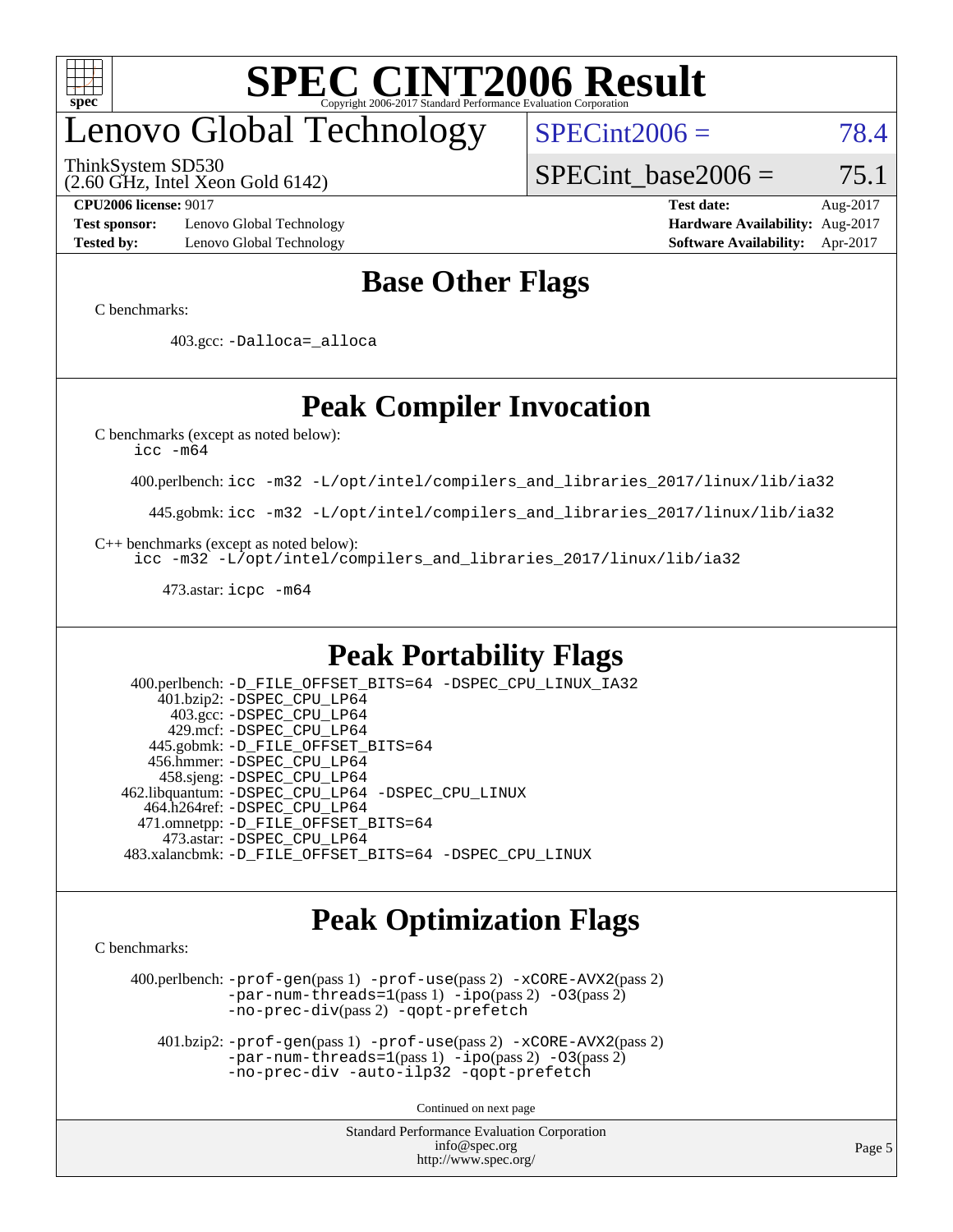

# enovo Global Technology

ThinkSystem SD530

 $SPECint2006 = 78.4$  $SPECint2006 = 78.4$ 

(2.60 GHz, Intel Xeon Gold 6142)

SPECint base2006 =  $75.1$ 

**[Test sponsor:](http://www.spec.org/auto/cpu2006/Docs/result-fields.html#Testsponsor)** Lenovo Global Technology **[Hardware Availability:](http://www.spec.org/auto/cpu2006/Docs/result-fields.html#HardwareAvailability)** Aug-2017 **[Tested by:](http://www.spec.org/auto/cpu2006/Docs/result-fields.html#Testedby)** Lenovo Global Technology **[Software Availability:](http://www.spec.org/auto/cpu2006/Docs/result-fields.html#SoftwareAvailability)** Apr-2017

**[CPU2006 license:](http://www.spec.org/auto/cpu2006/Docs/result-fields.html#CPU2006license)** 9017 **[Test date:](http://www.spec.org/auto/cpu2006/Docs/result-fields.html#Testdate)** Aug-2017

### **[Peak Optimization Flags \(Continued\)](http://www.spec.org/auto/cpu2006/Docs/result-fields.html#PeakOptimizationFlags)**

 403.gcc: [-xCORE-AVX2](http://www.spec.org/cpu2006/results/res2017q4/cpu2006-20170918-49663.flags.html#user_peakOPTIMIZE403_gcc_f-xCORE-AVX2) [-ipo](http://www.spec.org/cpu2006/results/res2017q4/cpu2006-20170918-49663.flags.html#user_peakOPTIMIZE403_gcc_f-ipo) [-O3](http://www.spec.org/cpu2006/results/res2017q4/cpu2006-20170918-49663.flags.html#user_peakOPTIMIZE403_gcc_f-O3) [-no-prec-div](http://www.spec.org/cpu2006/results/res2017q4/cpu2006-20170918-49663.flags.html#user_peakOPTIMIZE403_gcc_f-no-prec-div) [-inline-calloc](http://www.spec.org/cpu2006/results/res2017q4/cpu2006-20170918-49663.flags.html#user_peakCOPTIMIZE403_gcc_f-inline-calloc) [-qopt-malloc-options=3](http://www.spec.org/cpu2006/results/res2017q4/cpu2006-20170918-49663.flags.html#user_peakCOPTIMIZE403_gcc_f-qopt-malloc-options_0fcb435012e78f27d57f473818e45fe4) [-auto-ilp32](http://www.spec.org/cpu2006/results/res2017q4/cpu2006-20170918-49663.flags.html#user_peakCOPTIMIZE403_gcc_f-auto-ilp32) 429.mcf: [-xCORE-AVX2](http://www.spec.org/cpu2006/results/res2017q4/cpu2006-20170918-49663.flags.html#user_peakOPTIMIZE429_mcf_f-xCORE-AVX2) [-ipo](http://www.spec.org/cpu2006/results/res2017q4/cpu2006-20170918-49663.flags.html#user_peakOPTIMIZE429_mcf_f-ipo) [-O3](http://www.spec.org/cpu2006/results/res2017q4/cpu2006-20170918-49663.flags.html#user_peakOPTIMIZE429_mcf_f-O3) [-no-prec-div](http://www.spec.org/cpu2006/results/res2017q4/cpu2006-20170918-49663.flags.html#user_peakOPTIMIZE429_mcf_f-no-prec-div) [-parallel](http://www.spec.org/cpu2006/results/res2017q4/cpu2006-20170918-49663.flags.html#user_peakCOPTIMIZE429_mcf_f-parallel) [-qopt-prefetch](http://www.spec.org/cpu2006/results/res2017q4/cpu2006-20170918-49663.flags.html#user_peakCOPTIMIZE429_mcf_f-qopt-prefetch) [-auto-p32](http://www.spec.org/cpu2006/results/res2017q4/cpu2006-20170918-49663.flags.html#user_peakCOPTIMIZE429_mcf_f-auto-p32) 445.gobmk: [-prof-gen](http://www.spec.org/cpu2006/results/res2017q4/cpu2006-20170918-49663.flags.html#user_peakPASS1_CFLAGSPASS1_LDCFLAGS445_gobmk_prof_gen_e43856698f6ca7b7e442dfd80e94a8fc)(pass 1) [-prof-use](http://www.spec.org/cpu2006/results/res2017q4/cpu2006-20170918-49663.flags.html#user_peakPASS2_CFLAGSPASS2_LDCFLAGS445_gobmk_prof_use_bccf7792157ff70d64e32fe3e1250b55)(pass 2) [-xCORE-AVX2](http://www.spec.org/cpu2006/results/res2017q4/cpu2006-20170918-49663.flags.html#user_peakPASS2_CFLAGSPASS2_LDCFLAGS445_gobmk_f-xCORE-AVX2)(pass 2)  $-par-num-threads=1(pass 1) -ipo(pass 2) -O3(pass 2)$  $-par-num-threads=1(pass 1) -ipo(pass 2) -O3(pass 2)$  $-par-num-threads=1(pass 1) -ipo(pass 2) -O3(pass 2)$  $-par-num-threads=1(pass 1) -ipo(pass 2) -O3(pass 2)$  $-par-num-threads=1(pass 1) -ipo(pass 2) -O3(pass 2)$  $-par-num-threads=1(pass 1) -ipo(pass 2) -O3(pass 2)$ [-no-prec-div](http://www.spec.org/cpu2006/results/res2017q4/cpu2006-20170918-49663.flags.html#user_peakPASS2_CFLAGSPASS2_LDCFLAGS445_gobmk_f-no-prec-div)(pass 2) 456.hmmer: basepeak = yes 458.sjeng: [-prof-gen](http://www.spec.org/cpu2006/results/res2017q4/cpu2006-20170918-49663.flags.html#user_peakPASS1_CFLAGSPASS1_LDCFLAGS458_sjeng_prof_gen_e43856698f6ca7b7e442dfd80e94a8fc)(pass 1) [-prof-use](http://www.spec.org/cpu2006/results/res2017q4/cpu2006-20170918-49663.flags.html#user_peakPASS2_CFLAGSPASS2_LDCFLAGS458_sjeng_prof_use_bccf7792157ff70d64e32fe3e1250b55)(pass 2) [-xCORE-AVX2](http://www.spec.org/cpu2006/results/res2017q4/cpu2006-20170918-49663.flags.html#user_peakPASS2_CFLAGSPASS2_LDCFLAGS458_sjeng_f-xCORE-AVX2)(pass 2) [-par-num-threads=1](http://www.spec.org/cpu2006/results/res2017q4/cpu2006-20170918-49663.flags.html#user_peakPASS1_CFLAGSPASS1_LDCFLAGS458_sjeng_par_num_threads_786a6ff141b4e9e90432e998842df6c2)(pass 1) [-ipo](http://www.spec.org/cpu2006/results/res2017q4/cpu2006-20170918-49663.flags.html#user_peakPASS2_CFLAGSPASS2_LDCFLAGS458_sjeng_f-ipo)(pass 2) [-O3](http://www.spec.org/cpu2006/results/res2017q4/cpu2006-20170918-49663.flags.html#user_peakPASS2_CFLAGSPASS2_LDCFLAGS458_sjeng_f-O3)(pass 2) [-no-prec-div](http://www.spec.org/cpu2006/results/res2017q4/cpu2006-20170918-49663.flags.html#user_peakPASS2_CFLAGSPASS2_LDCFLAGS458_sjeng_f-no-prec-div)(pass 2) [-unroll4](http://www.spec.org/cpu2006/results/res2017q4/cpu2006-20170918-49663.flags.html#user_peakCOPTIMIZE458_sjeng_f-unroll_4e5e4ed65b7fd20bdcd365bec371b81f)  $462$ .libquantum: basepeak = yes  $464.h264$ ref: basepeak = yes [C++ benchmarks:](http://www.spec.org/auto/cpu2006/Docs/result-fields.html#CXXbenchmarks) 471.omnetpp: [-prof-gen](http://www.spec.org/cpu2006/results/res2017q4/cpu2006-20170918-49663.flags.html#user_peakPASS1_CXXFLAGSPASS1_LDCXXFLAGS471_omnetpp_prof_gen_e43856698f6ca7b7e442dfd80e94a8fc)(pass 1) [-prof-use](http://www.spec.org/cpu2006/results/res2017q4/cpu2006-20170918-49663.flags.html#user_peakPASS2_CXXFLAGSPASS2_LDCXXFLAGS471_omnetpp_prof_use_bccf7792157ff70d64e32fe3e1250b55)(pass 2) [-xCORE-AVX2](http://www.spec.org/cpu2006/results/res2017q4/cpu2006-20170918-49663.flags.html#user_peakPASS2_CXXFLAGSPASS2_LDCXXFLAGS471_omnetpp_f-xCORE-AVX2)(pass 2)  $-par-num-threads=1(pass 1) -ipo(pass 2) -O3(pass 2)$  $-par-num-threads=1(pass 1) -ipo(pass 2) -O3(pass 2)$  $-par-num-threads=1(pass 1) -ipo(pass 2) -O3(pass 2)$  $-par-num-threads=1(pass 1) -ipo(pass 2) -O3(pass 2)$  $-par-num-threads=1(pass 1) -ipo(pass 2) -O3(pass 2)$  $-par-num-threads=1(pass 1) -ipo(pass 2) -O3(pass 2)$ [-no-prec-div](http://www.spec.org/cpu2006/results/res2017q4/cpu2006-20170918-49663.flags.html#user_peakPASS2_CXXFLAGSPASS2_LDCXXFLAGS471_omnetpp_f-no-prec-div)(pass 2) [-qopt-ra-region-strategy=block](http://www.spec.org/cpu2006/results/res2017q4/cpu2006-20170918-49663.flags.html#user_peakCXXOPTIMIZE471_omnetpp_f-qopt-ra-region-strategy_0f7b543d62da454b380160c0e3b28f94) [-Wl,-z,muldefs](http://www.spec.org/cpu2006/results/res2017q4/cpu2006-20170918-49663.flags.html#user_peakEXTRA_LDFLAGS471_omnetpp_link_force_multiple1_74079c344b956b9658436fd1b6dd3a8a) [-L/sh10.2 -lsmartheap](http://www.spec.org/cpu2006/results/res2017q4/cpu2006-20170918-49663.flags.html#user_peakEXTRA_LIBS471_omnetpp_SmartHeap_b831f2d313e2fffa6dfe3f00ffc1f1c0) 473.astar: [-xCORE-AVX2](http://www.spec.org/cpu2006/results/res2017q4/cpu2006-20170918-49663.flags.html#user_peakOPTIMIZE473_astar_f-xCORE-AVX2) [-ipo](http://www.spec.org/cpu2006/results/res2017q4/cpu2006-20170918-49663.flags.html#user_peakOPTIMIZE473_astar_f-ipo) [-O3](http://www.spec.org/cpu2006/results/res2017q4/cpu2006-20170918-49663.flags.html#user_peakOPTIMIZE473_astar_f-O3) [-no-prec-div](http://www.spec.org/cpu2006/results/res2017q4/cpu2006-20170918-49663.flags.html#user_peakOPTIMIZE473_astar_f-no-prec-div) [-qopt-prefetch](http://www.spec.org/cpu2006/results/res2017q4/cpu2006-20170918-49663.flags.html#user_peakCXXOPTIMIZE473_astar_f-qopt-prefetch) [-auto-p32](http://www.spec.org/cpu2006/results/res2017q4/cpu2006-20170918-49663.flags.html#user_peakCXXOPTIMIZE473_astar_f-auto-p32) [-Wl,-z,muldefs](http://www.spec.org/cpu2006/results/res2017q4/cpu2006-20170918-49663.flags.html#user_peakEXTRA_LDFLAGS473_astar_link_force_multiple1_74079c344b956b9658436fd1b6dd3a8a) [-L/sh10.2 -lsmartheap64](http://www.spec.org/cpu2006/results/res2017q4/cpu2006-20170918-49663.flags.html#user_peakEXTRA_LIBS473_astar_SmartHeap64_63911d860fc08c15fa1d5bf319b9d8d5) 483.xalancbmk: [-xCORE-AVX2](http://www.spec.org/cpu2006/results/res2017q4/cpu2006-20170918-49663.flags.html#user_peakOPTIMIZE483_xalancbmk_f-xCORE-AVX2) [-ipo](http://www.spec.org/cpu2006/results/res2017q4/cpu2006-20170918-49663.flags.html#user_peakOPTIMIZE483_xalancbmk_f-ipo) [-O3](http://www.spec.org/cpu2006/results/res2017q4/cpu2006-20170918-49663.flags.html#user_peakOPTIMIZE483_xalancbmk_f-O3) [-no-prec-div](http://www.spec.org/cpu2006/results/res2017q4/cpu2006-20170918-49663.flags.html#user_peakOPTIMIZE483_xalancbmk_f-no-prec-div) [-qopt-prefetch](http://www.spec.org/cpu2006/results/res2017q4/cpu2006-20170918-49663.flags.html#user_peakCXXOPTIMIZE483_xalancbmk_f-qopt-prefetch) [-Wl,-z,muldefs](http://www.spec.org/cpu2006/results/res2017q4/cpu2006-20170918-49663.flags.html#user_peakEXTRA_LDFLAGS483_xalancbmk_link_force_multiple1_74079c344b956b9658436fd1b6dd3a8a) [-L/sh10.2 -lsmartheap](http://www.spec.org/cpu2006/results/res2017q4/cpu2006-20170918-49663.flags.html#user_peakEXTRA_LIBS483_xalancbmk_SmartHeap_b831f2d313e2fffa6dfe3f00ffc1f1c0)

### **[Peak Other Flags](http://www.spec.org/auto/cpu2006/Docs/result-fields.html#PeakOtherFlags)**

[C benchmarks](http://www.spec.org/auto/cpu2006/Docs/result-fields.html#Cbenchmarks):

403.gcc: [-Dalloca=\\_alloca](http://www.spec.org/cpu2006/results/res2017q4/cpu2006-20170918-49663.flags.html#b403.gcc_peakEXTRA_CFLAGS_Dalloca_be3056838c12de2578596ca5467af7f3)

The flags files that were used to format this result can be browsed at <http://www.spec.org/cpu2006/flags/Intel-ic17.0-official-linux64-revF.html> <http://www.spec.org/cpu2006/flags/Lenovo-Platform-Flags-V1.2-SKL-C.20171004.html>

You can also download the XML flags sources by saving the following links:

<http://www.spec.org/cpu2006/flags/Intel-ic17.0-official-linux64-revF.xml> <http://www.spec.org/cpu2006/flags/Lenovo-Platform-Flags-V1.2-SKL-C.20171004.xml>